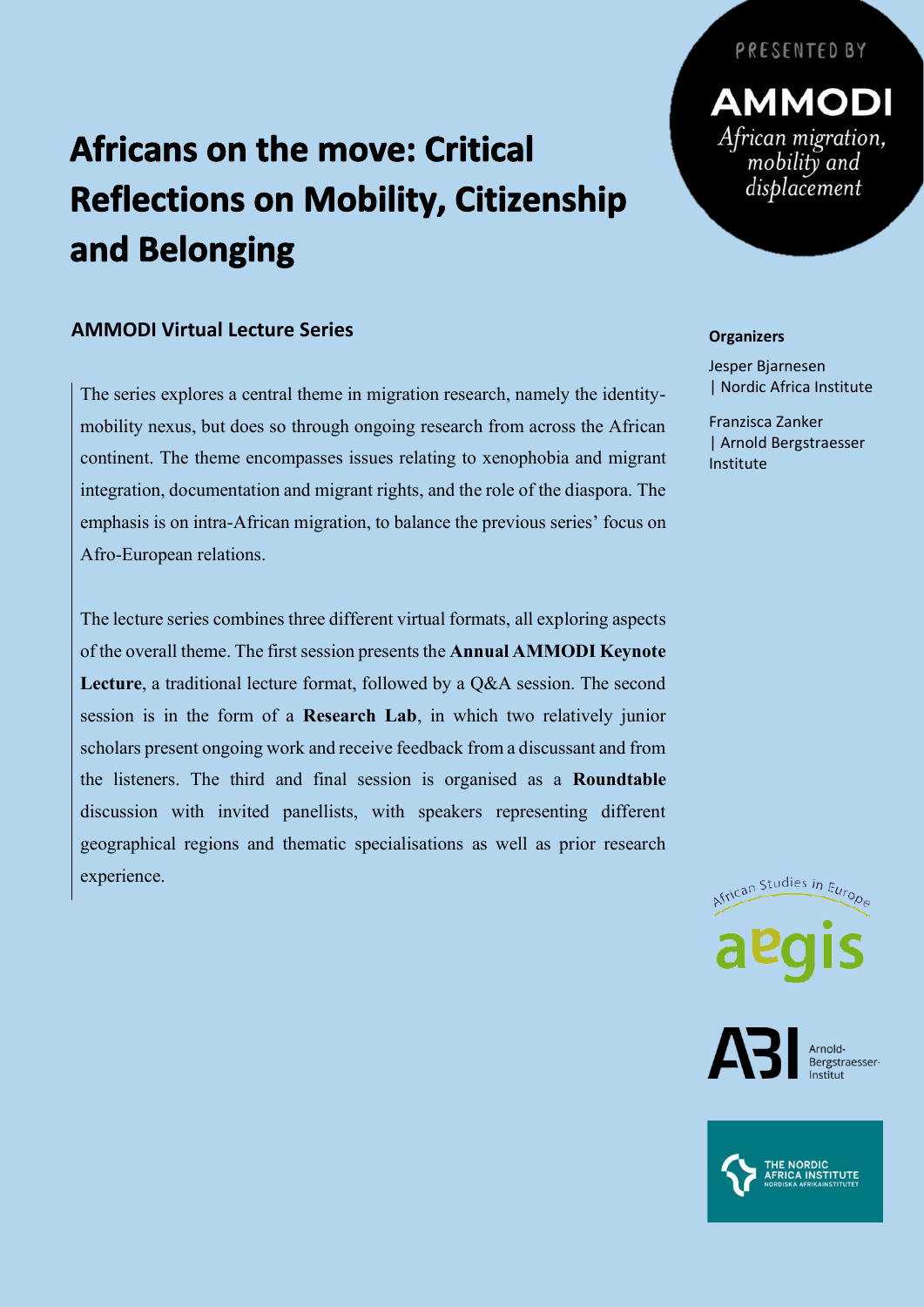PRESENTED BY

### **Annual AMMODI Keynote Lecture**

**30th June 2022 at 5pm CEST / 6pm EAT / 5pm SAST / 4pm WAT**

Presenter:

**Francis Nyamnjoh** | University of Cape Town

*"Uncontaining Mobility: Lessons from Covid-19"*

This Keynote argues that both the perpetrators of policed mobility and its victims can learn tremendous lessons from Covid-19's nimble-footedness, which humbles racialised technologies of containment. The talk asserts that using technological gadgets that are very good at making it possible for us to be present in absence and absent in presence, strangers at various borders could borrow a leaf from Covid-19 on how to compress time and space in ways that enable even unwanted wayfarers to see, hear, smell, feel and touch virtually, thereby regaining freedom of movement by crossing borders undetected. The world as a whole could learn from resilient philosophies of kinship and solidarity in Africa to approach mobility in a more humane manner. Priority would be less on containment and more on accommodation of the stranger and freedom of movement.

AMMODI African migration, mobility and displacement